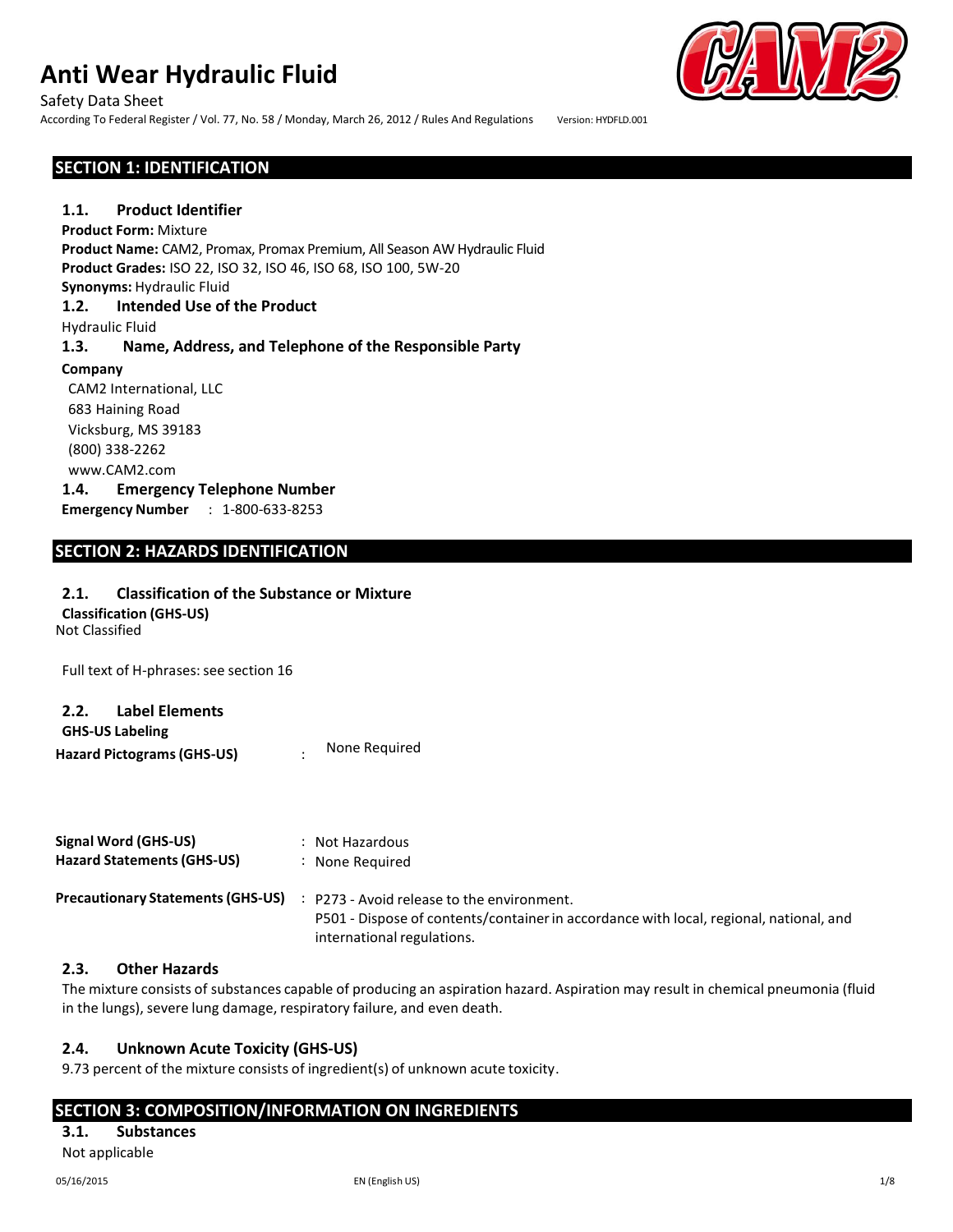Safety Data Sheet

According To Federal Register / Vol. 77, No. 58 / Monday, March 26, 2012 / Rules And Regulations Version: HYDFLD.001



#### **3.2. Mixture**

| <b>Name</b>                                                                | <b>Product Identifier</b> | % (w/w)                   | <b>Classification (GHS-US)</b> |
|----------------------------------------------------------------------------|---------------------------|---------------------------|--------------------------------|
| Petroleum distillates, solvent dewaxed                                     | (CAS No) 64742-65-0       | $75.75 - 95$<br>$64 - 85$ | Not Classified                 |
| heavy paraffinic, Distillates, petroleum,<br>hydrotreated heavy paraffinic | (CAS No) 64742-54-7       | $0 - 11.$<br>$10 - 17$    | Not Classified                 |
| Phosphorodithioic acid, O,O-di-C1-14-alkyl<br>esters, zinc salts           | (CAS No) 68649-42-3       | $0.7 -$<br>2.7            | Aquatic Chronic 3, H402        |

\*The specific chemical identity and/or exact percentage of composition have been withheld as a trade secret within the meaning of the OSHA Hazard Communication Standard [29 CFR 1910.1200].

\*More than one of the ranges of concentration prescribed by Controlled Products Regulations has been used where necessary, due to varying composition.

Full text of H-phrases: see section 16

## **SECTION 4: FIRST AID MEASURES**

## **4.1. Description of First Aid Measures**

**General:** Never give anything by mouth to an unconscious person. If you feel unwell, seek medical advice (show the label if possible). **Inhalation:** Remove to fresh air and keep at rest in a position comfortable for breathing. Obtain medical attention if breathing difficulty persists.

**Skin Contact:** Remove contaminated clothing. Drench affected area with water or soap and water for at least 15 minutes. Wash contaminated clothing before reuse. Obtain medical attention if irritation develops or persists.

**Eye Contact:** Rinse cautiously with water for at least 15 minutes. Remove contact lenses, if present and easy to do. Continue rinsing. Obtain medical attention.

**Ingestion:** Do NOT induce vomiting. Rinse mouth. Immediately call a POISON CENTER or doctor/physician.

## **4.2. Most Important Symptoms and Effects Both Acute and Delayed**

**General:** No known significant effects or critical hazards.

**Inhalation:** Overexposure may be irritating to the respiratory system.

**Skin Contact:** Repeated or prolonged skin contact may cause irritation.

**Eye Contact:** Direct contact with the eyes is likely irritating.

**Ingestion:** Ingestion is likely to be harmful or have adverse effects.

**Chronic Symptoms:** No known significant effects or critical hazards.

## **4.3. Indication of Any Immediate Medical Attention and Special Treatment Needed**

If you feel unwell, seek medical advice (show the label where possible).

## **SECTION 5: FIRE-FIGHTING MEASURES**

## **5.1. Extinguishing Media**

**Suitable Extinguishing Media:** Use extinguishing media appropriate for surrounding fire.

**Unsuitable Extinguishing Media:** Do not use a heavy water stream. Use of heavy stream of water may spread fire.

## **5.2. Special Hazards Arising From the Substance or Mixture**

**Fire Hazard:** Not flammable but will support combustion.

**Explosion Hazard:** Product is not explosive.

**Reactivity:** Hazardous reactions will not occur under normal conditions.

## **5.3. Advice for Firefighters**

**Precautionary Measures Fire:** Exercise caution when fighting any chemical fire. Under fire conditions, hazardousfumes will be present.

**Firefighting Instructions:** Use water spray or fog for cooling exposed containers.

05/16/2015 EN (English US) 2/8 **Protection During Firefighting:** Do not enter fire area without proper protective equipment, including respiratory protection. **Hazardous Combustion Products**: Under fire conditions, may produce fumes, smoke, oxides of carbon and hydrocarbons.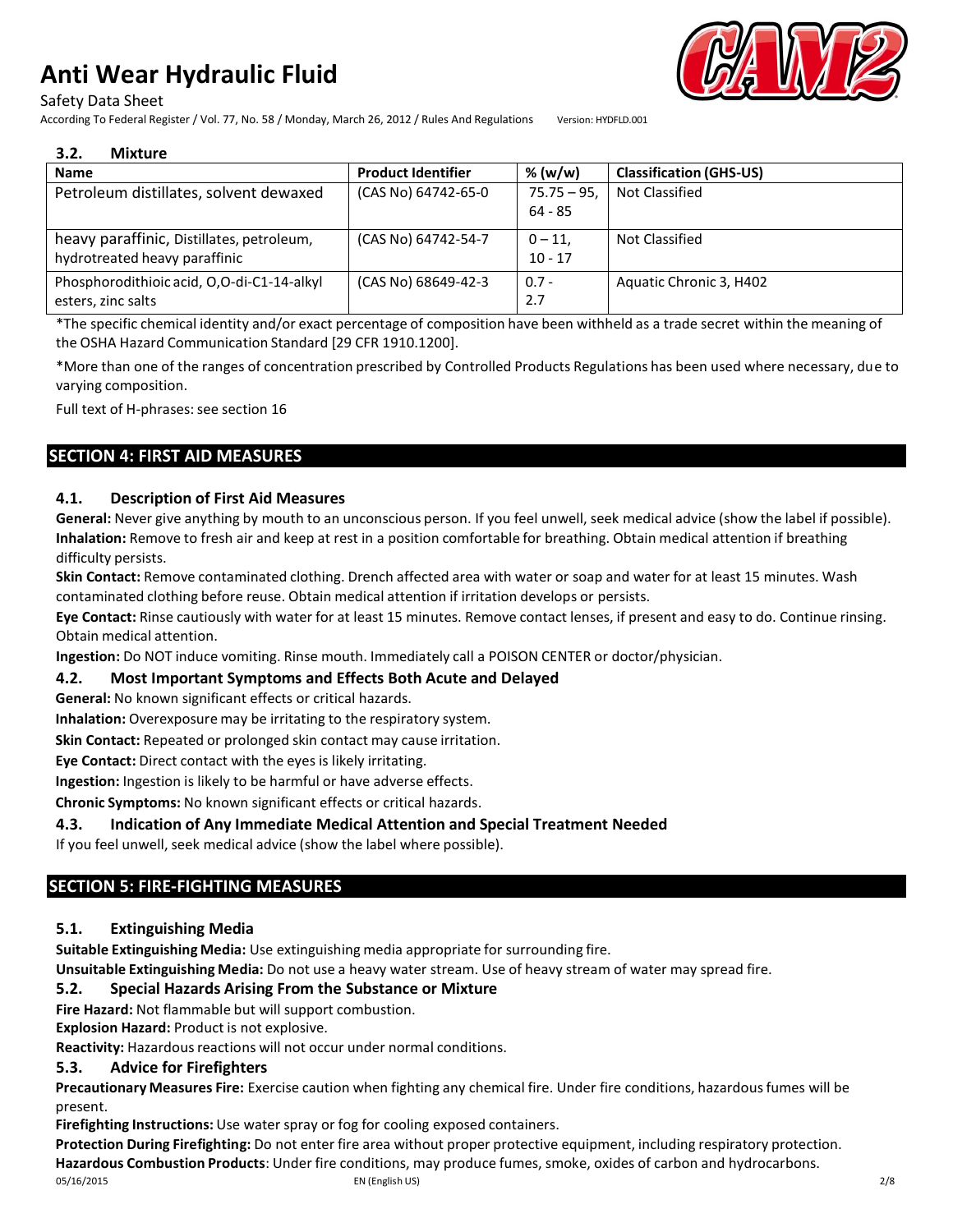Safety Data Sheet

According To Federal Register / Vol. 77, No. 58 / Monday, March 26, 2012 / Rules And Regulations Version: HYDFLD.001

#### **Other Information:** Refer to Section 9 for flammability properties.

## **Reference to Other Sections**

Refer to section 9 for flammability properties.

## **SECTION 6: ACCIDENTAL RELEASE MEASURES**

## **6.1. Personal Precautions, Protective Equipment and Emergency Procedures**

**General Measures:** Avoid all contact with skin, eyes, or clothing. Avoid breathing (vapor, mist, spray).

## **6.1.1. For Non-Emergency Personnel**

**Protective Equipment:** Use appropriate personal protection equipment (PPE).

**Emergency Procedures:** Evacuate unnecessary personnel.

## **6.1.2. For Emergency Personnel**

**Protective Equipment:** Equip cleanup crew with proper protection.

**Emergency Procedures:** Stop leak if safe to do so. Eliminate ignition sources. Ventilate area.

## **6.2. Environmental Precautions**

Prevent entry to sewers and public waters. Notify authoritiesif liquid enters sewers or public waters.

## **6.3. Methods and Material for Containment and Cleaning Up**

For **Containment:** Contain any spills with dikes or absorbents to prevent migration and entry into sewers or streams. **Methodsfor Cleaning Up:** Clean up spills immediately and dispose of waste safely. Spills should be contained with mechanical barriers. Transferspilled material to a suitable container for disposal. Contact competent authorities after a spill.

## **6.4. Reference to Other Sections**

See Heading 8. Exposure controls and personal protection. For further information refer to section 13.

## **SECTION 7: HANDLING AND STORAGE**

## **7.1. Precautions for Safe Handling**

**Additional Hazards When Processed:** Any proposed use of this product in elevated-temperature processes should be thoroughly evaluated to assure that safe operating conditions are established and maintained. Practice good housekeeping - spillage can be slippery on smooth surface either wet or dry.

**Hygiene Measures:** Handle in accordance with good industrial hygiene and safety procedures. Wash hands and other exposed areas with mild soap and water before eating, drinking or smoking and when leaving work.

## **7.2. Conditions for Safe Storage, Including Any Incompatibilities**

**Technical Measures:** Comply with applicable regulations.

**Storage Conditions:** Store in a dry, cool and well-ventilated place. Keep container closed when not in use. Keep/Store away from direct sunlight, extremely high or low temperatures and incompatible materials.

**Incompatible Materials:** Strong acids, strong bases, strong oxidizers.

## **7.3. Specific End Use(s)**

Hydraulic Fluid.

## **SECTION 8: EXPOSURE CONTROLS/PERSONAL PROTECTION**

## **8.1. Control Parameters**

For substanceslisted in section 3 that are not listed here, there are no established Exposure limits from the manufacturer, supplier, importer, or the appropriate advisory agency including: ACGIH (TLV), NIOSH (REL), OSHA (PEL), Canadian provincial governments, or the Mexican government.

## **8.2. Exposure Controls**

**Appropriate Engineering Controls:** Ensure adequate ventilation, especially in confined areas. Emergency eye wash fountains and safety showers should be available in the immediate vicinity of any potential exposure. Ensure all national/local regulations are observed.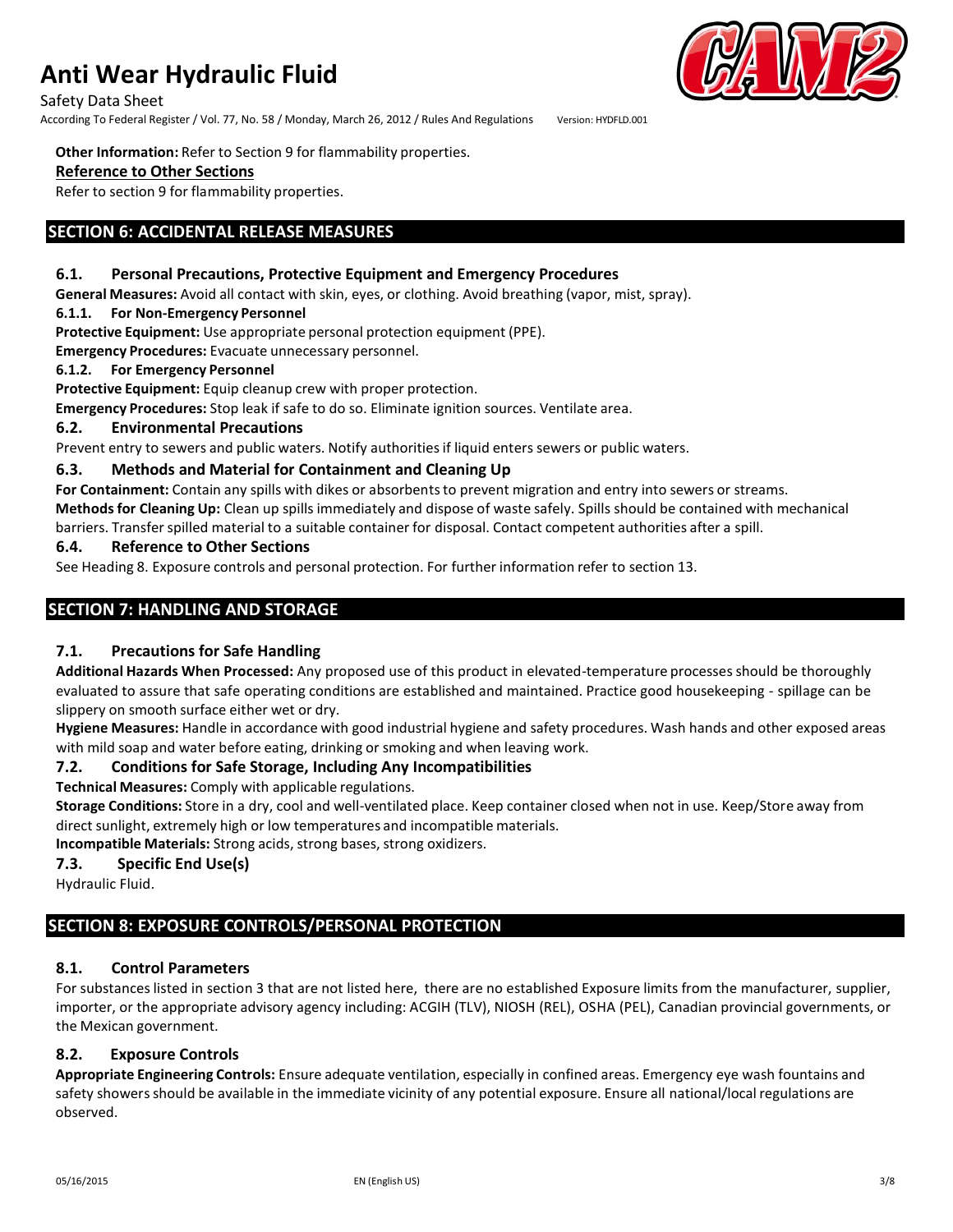Safety Data Sheet

According To Federal Register / Vol. 77, No. 58 / Monday, March 26, 2012 / Rules And Regulations Version: HYDFLD.001

#### **Personal Protective Equipment:** Protective goggles. Gloves.



**Materials for Protective Clothing:** Chemically resistant materials and fabrics.

**Hand Protection:** Wear chemically resistant protective gloves.

**Eye Protection:** Chemical goggles or safety glasses.

**Skin and Body Protection:** Wear suitable protective clothing.

**Respiratory Protection:** Use a NIOSH-approved respirator or self-contained breathing apparatus whenever exposure may exceed established Occupational Exposure Limits.

**Environmental Exposure Controls:** Do not allow the product to be released into the environment.

**Consumer Exposure Controls:** Do not eat, drink or smoke during use.

## **SECTION 9: PHYSICAL AND CHEMICAL PROPERTIES**

#### **9.1. Information on Basic Physical and Chemical Properties**

| <b>Physical State</b>                                    |                      | Liguid                                                               |
|----------------------------------------------------------|----------------------|----------------------------------------------------------------------|
| Appearance                                               |                      | Amber                                                                |
| Odor                                                     |                      | Slight Hydrocarbon                                                   |
| <b>Odor Threshold</b>                                    |                      | Not available                                                        |
| pH                                                       |                      | Not available                                                        |
| <b>Evaporation Rate</b>                                  |                      | Not available                                                        |
| <b>Melting Point</b>                                     |                      | Not available                                                        |
| <b>Boiling Point</b>                                     |                      | Not available                                                        |
| <b>Flash Point</b>                                       |                      | 204C / 400C                                                          |
| <b>Auto-ignition Temperature</b>                         |                      | Not available                                                        |
| <b>Decomposition Temperature</b>                         |                      | Not available                                                        |
| Flammability (solid, gas)                                |                      | Not available                                                        |
| <b>Lower Flammable Limit</b>                             |                      | Not available                                                        |
| <b>Upper Flammable Limit</b>                             |                      | Not available                                                        |
| <b>Vapor Pressure</b>                                    |                      | Not available                                                        |
| Relative Vapor Density at 20 °C                          |                      | Not available                                                        |
| <b>Relative Density</b>                                  |                      | Not available                                                        |
| <b>Specific Gravity</b>                                  |                      | 0.85                                                                 |
| Solubility                                               |                      | Negligible                                                           |
| <b>Partition Coefficient: N-Octanol/Water</b>            |                      | Not available                                                        |
| <b>Viscosity</b>                                         |                      | Not available                                                        |
| <b>Viscosity, Kinematic</b>                              |                      | Not available                                                        |
| <b>Explosive Properties</b>                              |                      | Product is not explosive                                             |
| <b>Explosion Data - Sensitivity to Mechanical Impact</b> | $\ddot{\phantom{a}}$ | Not expected to present an explosion hazard due to mechanical impact |
| <b>Explosion Data - Sensitivity to Static Discharge</b>  |                      | Not expected to present an explosion hazard due to static discharge  |
|                                                          |                      |                                                                      |

## **SECTION 10: STABILITY AND REACTIVITY**

**10.1.** Reactivity: Hazardous reactions will not occur under normal conditions.

**10.2. Chemical Stability:** Stable under recommended handling and storage conditions(see section 7).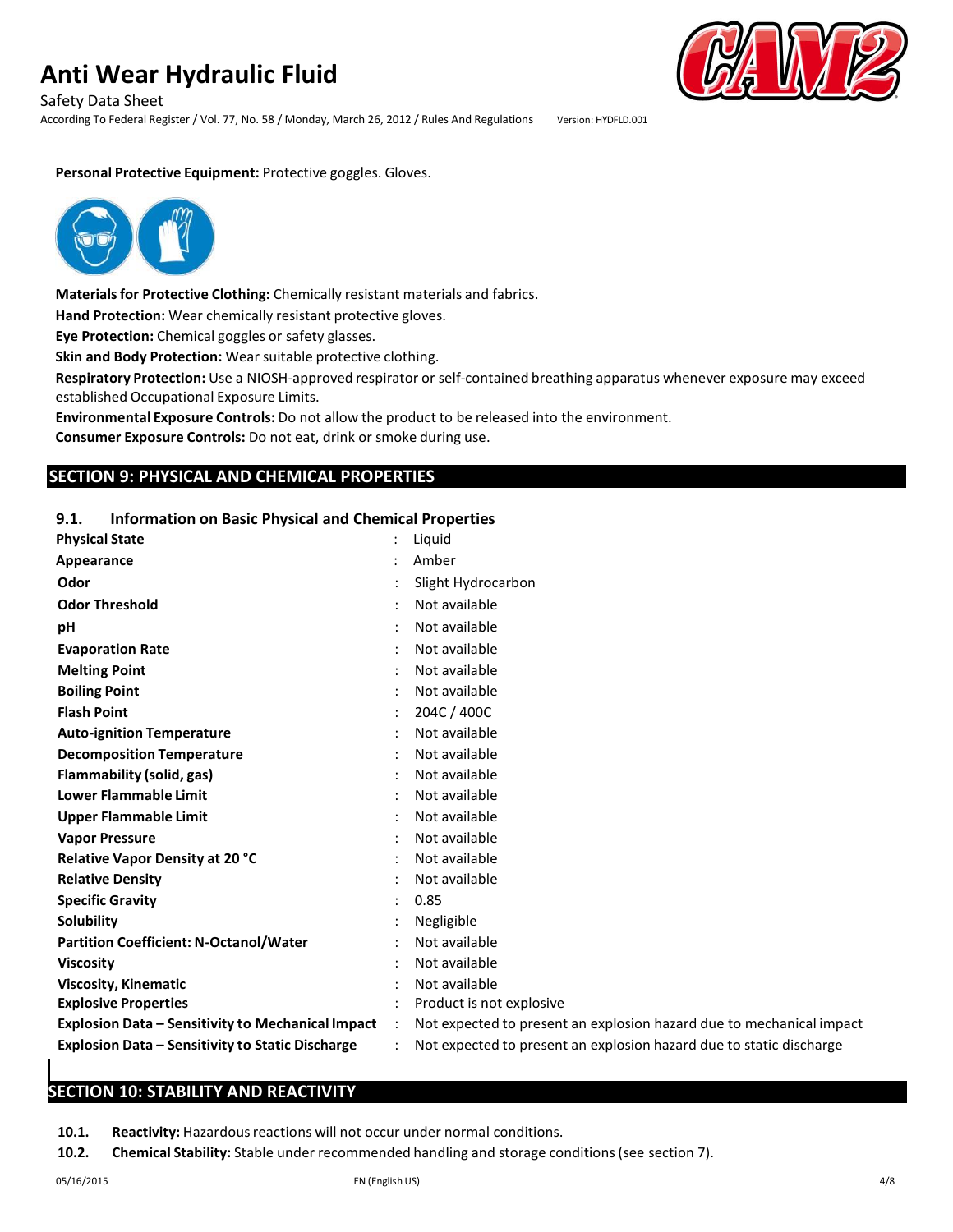Safety Data Sheet

According To Federal Register / Vol. 77, No. 58 / Monday, March 26, 2012 / Rules And Regulations Version: HYDFLD.001

## **10.3. Possibility of Hazardous Reactions:** Hazardous polymerization will not occur.

**10.4. Conditionsto Avoid:** Direct sunlight, extremely high or low temperatures, heat, hot surfaces, sparks, open flames, incompatible materials, and other ignition sources.

**10.5. Incompatible Materials:** Strong acids, strong bases, strong oxidizers.

**10.6. Hazardous Decomposition Products:** No decomposition expected under normal use and storage conditions.

## **SECTION 11: TOXICOLOGICAL INFORMATION**

## **11.1. Information on Toxicological Effects - Product**

**Acute Toxicity:** Not classified

**LD50 and LC50 Data:** Not available

**Skin Corrosion/Irritation:** Not classified

**Eye Damage/Irritation:** Not classified

**Respiratory or Skin Sensitization:** Not classified

**Germ Cell Mutagenicity:** Not classified

**Teratogenicity:** Not classified

**Carcinogenicity:** Not classified

**Specific Target Organ Toxicity (Repeated Exposure):** Not classified

**Reproductive Toxicity:** Not classified

**Specific Target Organ Toxicity (Single Exposure):** Not classified

**Aspiration Hazard:** Not classified

**Symptoms/Injuries After Inhalation:** Overexposure may be irritating to the respiratory system.

**Symptoms/Injuries After Skin Contact:** Repeated or prolonged skin contact may cause irritation.

**Symptoms/Injuries After Eye Contact:** Direct contact with the eyes is likely irritating.

**Symptoms/Injuries After Ingestion:** Ingestion is likely to be harmful or have adverse gastrointestinal effects.

**Chronic Symptoms:** Not Classified

## **11.2. Information on Toxicological Effects - Ingredient(s)**

**LD50 and LC50 Data:**

| Heavy paraffinic, Distillates, petroleum, hydrotreated heavy paraffinic (64742-54-7) |                |  |  |
|--------------------------------------------------------------------------------------|----------------|--|--|
| <b>LD50 Oral Rat</b>                                                                 | $>$ 2000 mg/kg |  |  |
| <b>LD50 Dermal Rabbit</b>                                                            | $> 2$ g/kg     |  |  |
| Petroleum distillates, solvent dewaxed (64742-65-0)                                  |                |  |  |
| LD50 Oral Rat                                                                        | $>$ 5000 mg/kg |  |  |
| <b>LD50 Dermal Rabbit</b>                                                            | $>$ 5 g/kg     |  |  |

## **SECTION 12: ECOLOGICAL INFORMATION**

**12.1. Toxicity**

**Ecology - General:** Toxic to aquatic life.

| Phosphorodithioic acid, O,O-di-C1-14-alkyl esters, zinc salts (68649-42-3) |                                                                                     |  |
|----------------------------------------------------------------------------|-------------------------------------------------------------------------------------|--|
| LC50 Fish 1                                                                | 1.0 - 5.0 mg/l (Exposure time: 96 h - Species: Pimephales promelas [static])        |  |
| EC50 Daphnia 1                                                             | 1 - 1.5 mg/l (Exposure time: 48 h - Species: Daphnia magna)                         |  |
| <b>LC 50 Fish 2</b>                                                        | 10.0 - 35.0 mg/l (Exposure time: 96 h - Species: Pimephales promelas [semi-static]) |  |
| Petroleum distillates, solvent dewaxed (64742-65-0)                        |                                                                                     |  |
| EC50 Daphina 1                                                             | >1000 mg/L (Exposure time: 48 h – Species: Daphnia magna)                           |  |
| LC50 Fish 1                                                                | > 5000 mg/l (Exposure time: 96 h - Species: Oncorhynchus mykiss)                    |  |
| Distillates, petroleum, hydrotreated heavy paraffinic (64742-54-7)         |                                                                                     |  |
| LC50 Fish 1                                                                | > 5000 mg/l (Exposure time: 96 h - Species: Oncorhynchus mykiss)                    |  |
| <b>EC50 Daphnia 1</b>                                                      | > 1000 mg/l (Exposure time: 48 h - Species: Daphnia magna)                          |  |

## **12.2. Persistence and Degradability**

Not available

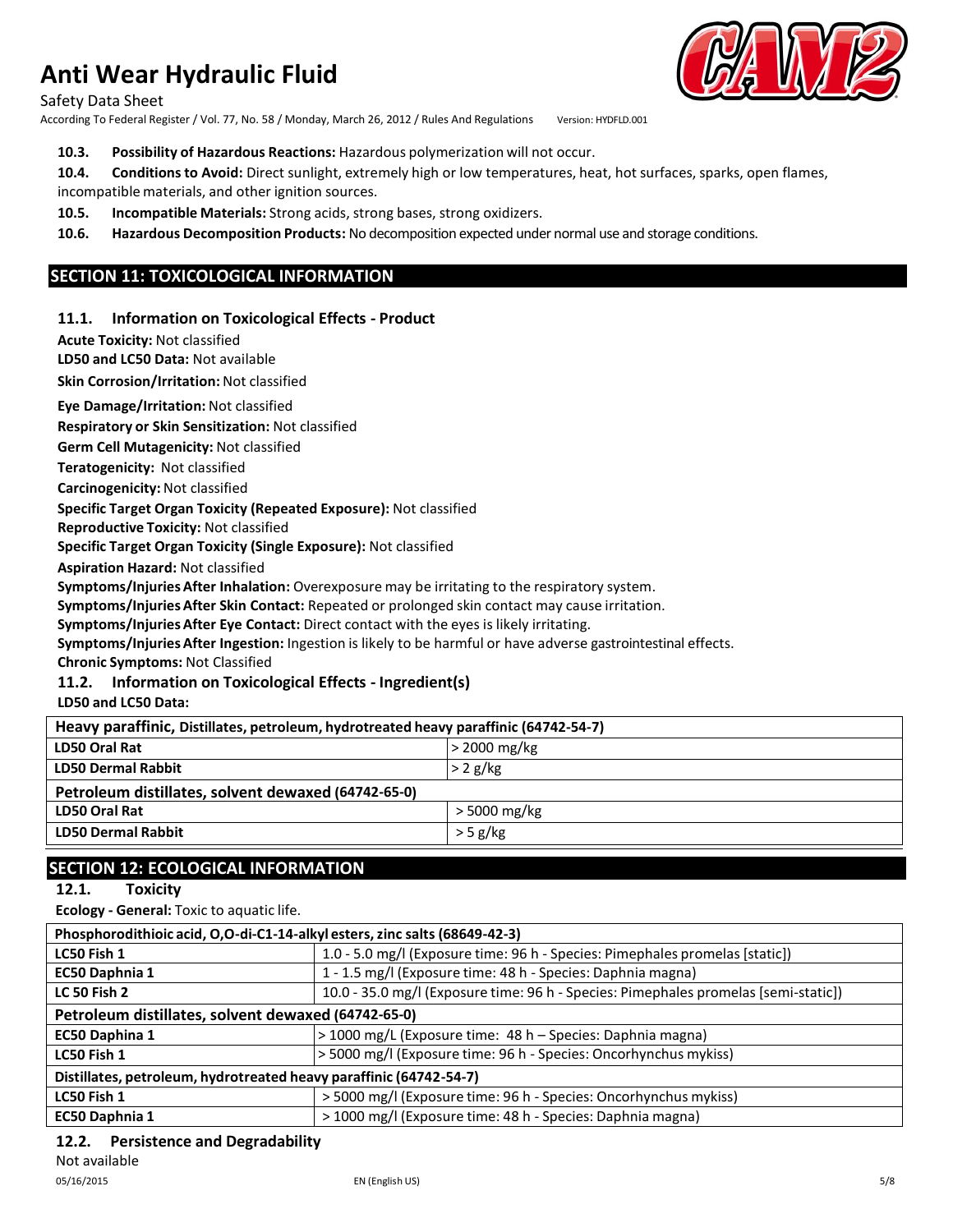## Safety Data Sheet

According To Federal Register / Vol. 77, No. 58 / Monday, March 26, 2012 / Rules And Regulations Version: HYDFLD.001

## **12.3. Bioaccumulative Potential**

Not available

**12.4. Mobility in Soil**

Not available

## **12.5. Other Adverse Effects**

**Other Information:** Avoid release to the environment.

## **SECTION 13: DISPOSAL CONSIDERATIONS**

## **13.1. Waste treatment methods**

**Sewage Disposal Recommendations:** Do not empty into drains; dispose of this material and its container in a safe way. Do not empty into drains. Do not dispose of waste into sewer.

**Waste Disposal Recommendations:** Dispose of waste material in accordance with all local, regional, national, provincial, territorial and international regulations.

## **SECTION 14: TRANSPORT INFORMATION**

| 14.1. | In Accordance with DOT  | Not regulated for transport |
|-------|-------------------------|-----------------------------|
| 14.2. | In Accordance with IMDG | Not regulated for transport |
| 14.3. | In Accordance with IATA | Not regulated for transport |
| 14.4. | In Accordance with TDG  | Not regulated for transport |

## **SECTION 15: REGULATORY INFORMATION**

## **15.1. US Federal Regulations**

| <b>SARA Section 311/312 Hazard Classes</b> | <b>Not Classified</b> |
|--------------------------------------------|-----------------------|
|--------------------------------------------|-----------------------|

## **15.2. US State Regulations**

None noted

## **15.3. Canadian Regulations**

| <b>WHMIS Classification</b>                                                | Not Classified                                                                |  |  |
|----------------------------------------------------------------------------|-------------------------------------------------------------------------------|--|--|
| Phosphorodithioic acid, O,O-di-C1-14-alkyl esters, zinc salts (68649-42-3) |                                                                               |  |  |
| Listed on the Canadian DSL (Domestic Substances List)                      |                                                                               |  |  |
| <b>WHMIS Classification</b>                                                | Class D Division 2 Subdivision B - Toxic material causing other toxic effects |  |  |
| Petroleum distillates, solvent dewaxed (64742-65-0)                        |                                                                               |  |  |
| Listed on the Canadian DSL (Domestic Substances List)                      |                                                                               |  |  |
| <b>WHMIS Classification</b>                                                | Uncontrolled product according to WHMIS classification criteria               |  |  |
| Distillates, petroleum, hydrotreated heavy paraffinic (64742-54-7)         |                                                                               |  |  |
| Listed on the Canadian DSL (Domestic Substances List)                      |                                                                               |  |  |
| <b>WHMIS Classification</b>                                                | Uncontrolled product according to WHMIS classification criteria               |  |  |

This product has been classified in accordance with the hazard criteria of the Controlled Products Regulations(CPR) and the SDS contains all of the information required by CPR.

|                               | SECTION 16: OTHER INFORMATION, INCLUDING DATE OF PREPARATION OR LAST REVISION                                 |     |
|-------------------------------|---------------------------------------------------------------------------------------------------------------|-----|
| <b>Revision Date</b>          | : 05/16/2015                                                                                                  |     |
| <b>Other Information</b>      | : This document has been prepared in accordance with the SDS requirements of the OSHA                         |     |
|                               | Hazard Communication Standard 29 CFR 1910.1200.                                                               |     |
| <b>GHS Full Text Phrases:</b> |                                                                                                               |     |
| P273                          | Avoid release into the environment                                                                            |     |
| P501                          | Dispose of contents/container in accordance with local, regional, national, and international<br>regulations. |     |
| 05/16/2015                    | EN (English US)                                                                                               | 6/8 |